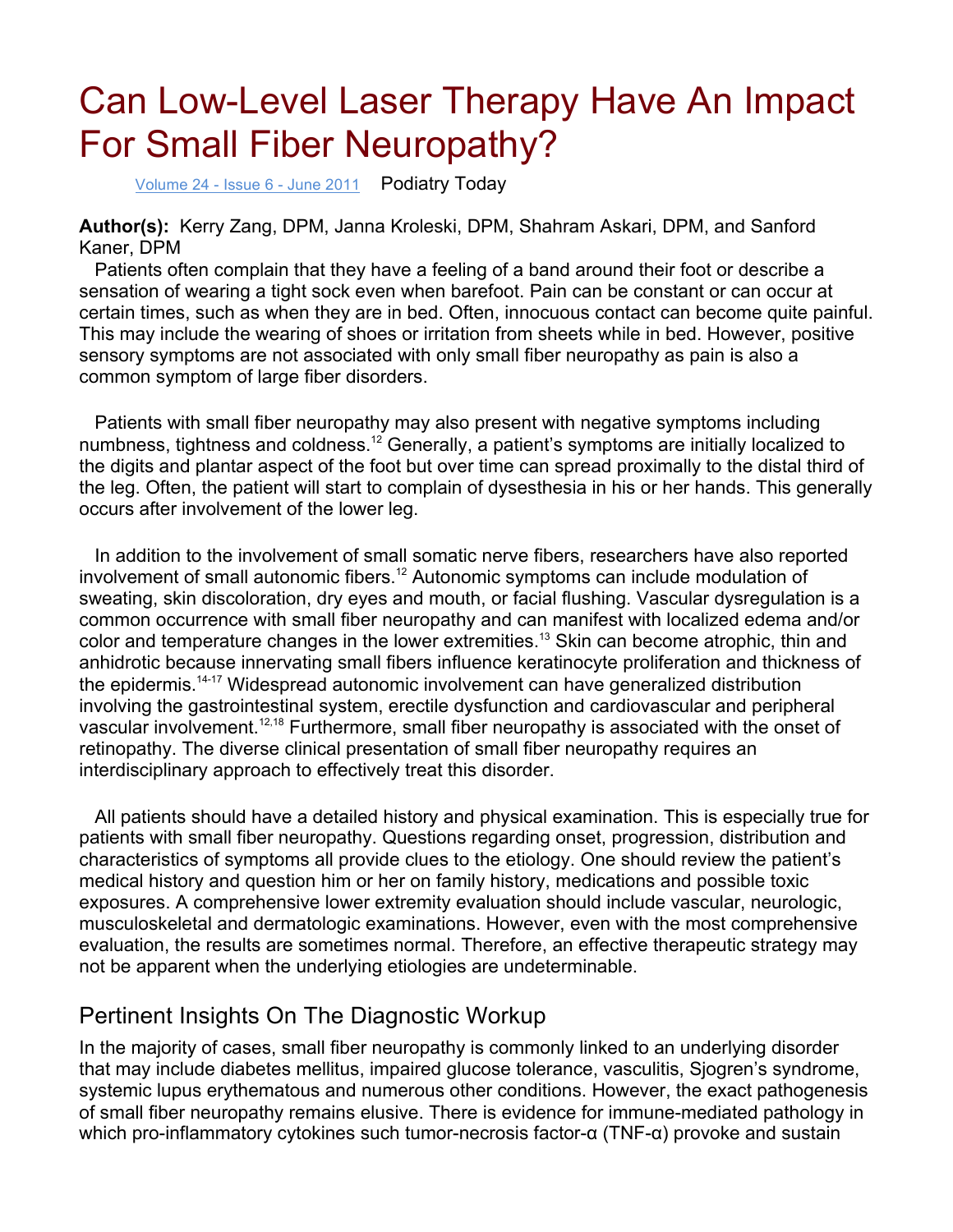neuropathic pain.19-21 Oxidative stress has also been implicated in the pathogenesis of small fiber neuropathy.<sup>22-24</sup> Nutritional deficits, alcohol, smoking and toxins, such as mercury, arsenic, and lead, can all contribute. For some patients, small fiber neuropathy may be idiopathic with a poorly understood pathogenesis.

 Depending on the history and physical examination, the following laboratory studies may be indicated: complete blood count, comprehensive metabolic panel, lipid panel, blood urea nitrogen, creatinine, electrolytes, thyroid stimulating hormone, free thyroxine (T4), antinuclear antibody, extractable nuclear antigens, angiotensin-converting enzyme, serum and urine immunofixation tests, hemoglobin A1c, serum B-1, B-6, B-12, and folate levels, vitamin E, and erythrocyte sedimentation rate. If you have a strong index of suspicion, you can pursue heavy metal testing as well.

 One would only utilize EMG and nerve conduction velocity studies to ascertain the presence of large fiber neuropathy because of the inability to measure the action potentials of small fibers. Electromyography is a test that measures the response of muscle to nerve stimulation. Since small fiber nerves generally do not innervate neuromuscular junctions, this test is usually normal with small fiber involvement unless there is combined small and large fiber neuropathy.<sup>6</sup>

 Neurodiagnostic pathology techniques are emerging as the gold standard for the diagnosis of small fiber neuropathy. Intraepidermal nerve fiber density is consistently reduced in individuals with neuropathy.<sup>25,26</sup> Immunohistochemical use of an antibody against protein gene product 9.5 yields a high quality analysis of unmediated epidermal nerve endings.<sup>6</sup>

 Physicians have used this approach to identify reduced nerve fiber density in both the dermis and epidermis in patients with neuropathy. It allows one to quantify and compare nerve fiber loss and degeneration to an established normal range for the lower leg and the foot. One can repeat this procedure at appropriate intervals to monitor small fiber nerve loss.

 Serial biopsies are advantageous for staging the severity of neuropathy and determining the effectiveness of any neuromodulation therapy. One can obtain biopsies from the dorsum of the foot and the distal third of the lateral aspect of the lower leg. Physicians can obtain a skin punch biopsy with aseptic techniques by utilizing a local anesthetic and a 3 mm punch biopsy instrument.

### Current And Emerging Treatments For Small Fiber Neuropathy

Once you make the diagnosis of small fiber neuropathy, there are several treatment options to consider. Historically, physicians have directed treatment toward controlling pain. Pharmacological treatment has included the use of antidepressants, anticonvulsants, sodium channel blockers and opioid analgesics. Various studies have shown that these modalities have some effect in controlling neuropathic pain, but they have side effects that one must monitor.

 In addition, clinicians have used local anesthetic patches, local anti-inflammatory neuromodulation agents in transdermal gels, physical therapy, acupuncture and various forms of relaxation techniques including biofeedback.

 More recently, physicians have utilized a nutraceutical approach with promising results. Metanx (Pamlab, LLC) is a prescription nutraceutical, which contains bioavailable forms of L-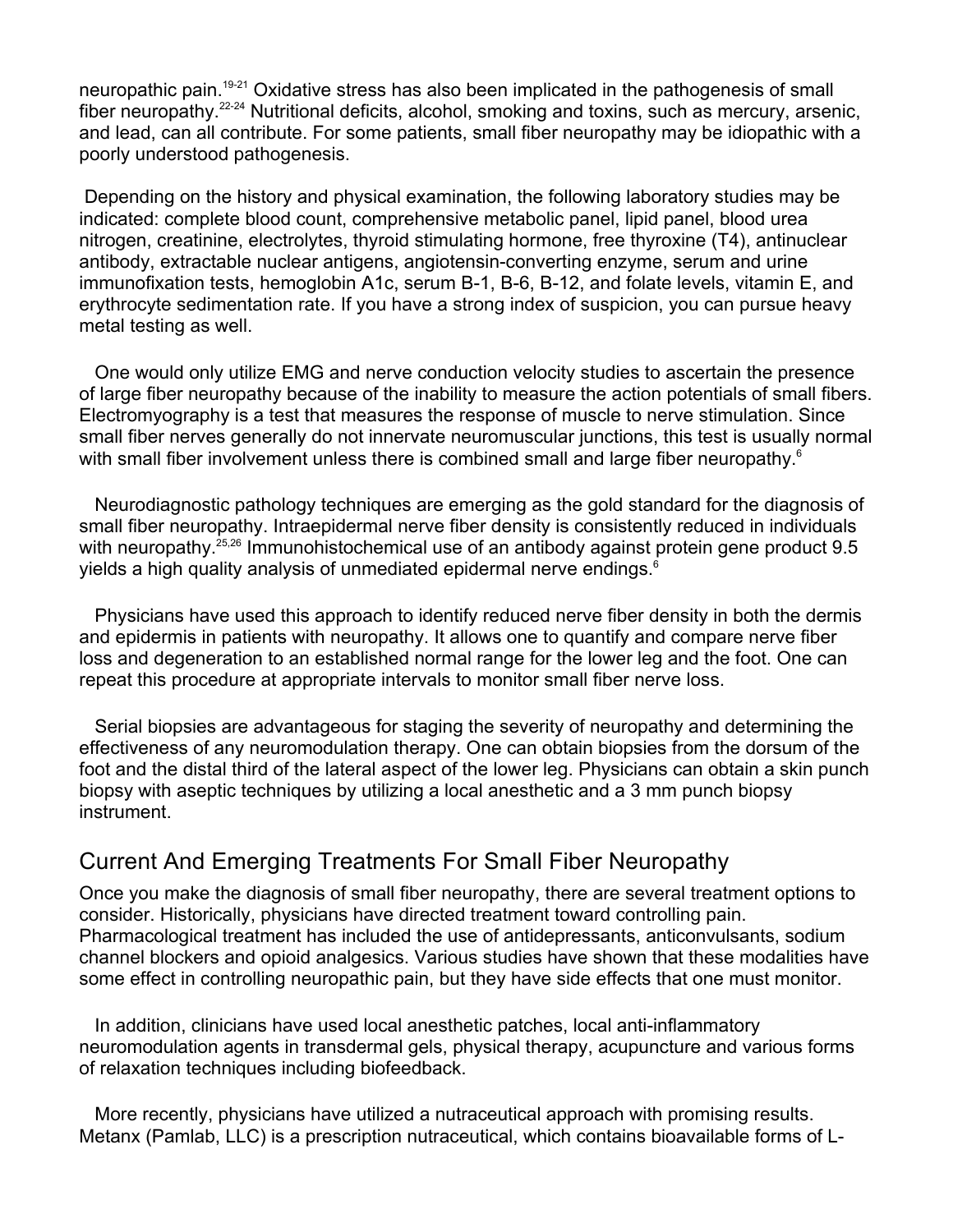methylfolate (2.8 mg), pyridoxal 5'-phosphate (25 mg) and methylcobalamin (2 mg) that have been shown to have a positive response in small fiber neuropathy.<sup>27</sup> Early preliminary studies have shown regrowth of small nerve fibers after several months of treatment. There are very few adverse effects when utilizing the nutraceutical approach.

 Overall though, therapeutic options for SFN are limited with most therapies attempting to address the underlying immune-mediated aspects. The use of simple analgesics, anticonvulsants or antidepressants does not address the important etiologies of SFN, which include ischemia and nerve degeneration. An effective therapeutic approach would promote angiogenesis, downregulate inflammation and induce small fiber nerve regeneration.

 A therapy with such promise is low-level laser therapy (LLLT). Researchers have shown that low-level laser therapy promotes: central and peripheral neuron repair; suppression of cyclooxygenase-2 (COX-2); enhancement of peripheral endogenous opioids; upregulation of vascular endothelial growth factor (VEGF); angiogenesis; collagen synthesis and decorin expression during tendon and ligament repair; reduction in fibrosis, suppression of conduction along unmyelinated C fibers; and inhibition of histamine release. $28-54$ 

 Low-level laser therapy is an emerging technology to help treat and control pain in the lower extremities. Researchers have shown that low-level laser irradiation can have a positive response for tissues that exhibit microvascular compromise and become anoxic secondary to metabolic injury with resulting microvascular inflammation, oxidative injury, and mitochondrial dysfunction. Authors have demonstrated that the more recently developed 17.5 mW 635 nm laser has a positive response on cell membranes, mitochondria and damaged neurologic structures. Lasers of low intensity initiate analgesic, anti-inflammatory and biostimulatory effects, resulting in an increase in local microcirculation and increased healing.<sup>55-57</sup> Increasing microcirculation induces an essential function in the tissue repair process and in pain control. This process allows increases in oxygenation and nutritional supply to tissues. This process allows for the expulsion of metabolic byproducts, which may contribute to pain.

## A Closer Look At The Mechanism Of Action Of Low-Level Laser Therapy

Lasers deliver light in a highly concentrated manner defined by a high degree of spatial and temporal coherence. Lasers involve high-intensity photo-bio stimulation of a medium, which can be a gas, liquid, crystal, dye or semiconductor, resulting in the emission of photons.

 The two major categories of laser therapy are class IV and class III, which are differentiated according to output power. Low-level laser therapy is a class III laser and requires only a discrete amount of output intensity or energy (5-500 mW) to yield a clinical response. Power reveals a biphasic dose-response in which higher intensities impede rather than facilitate a cellular and clinical response.<sup>58</sup> Low-level lasers operate within the principles of bioorganic photochemistry, a discipline of science that explores the interaction between photons and biochemical pathways in cells.

 The clinical utility of low-level laser therapy is derived from the ability to modulate cellular metabolism and influence a diverse array of intracellular biochemical cascades that directly affect cellular behavior and function.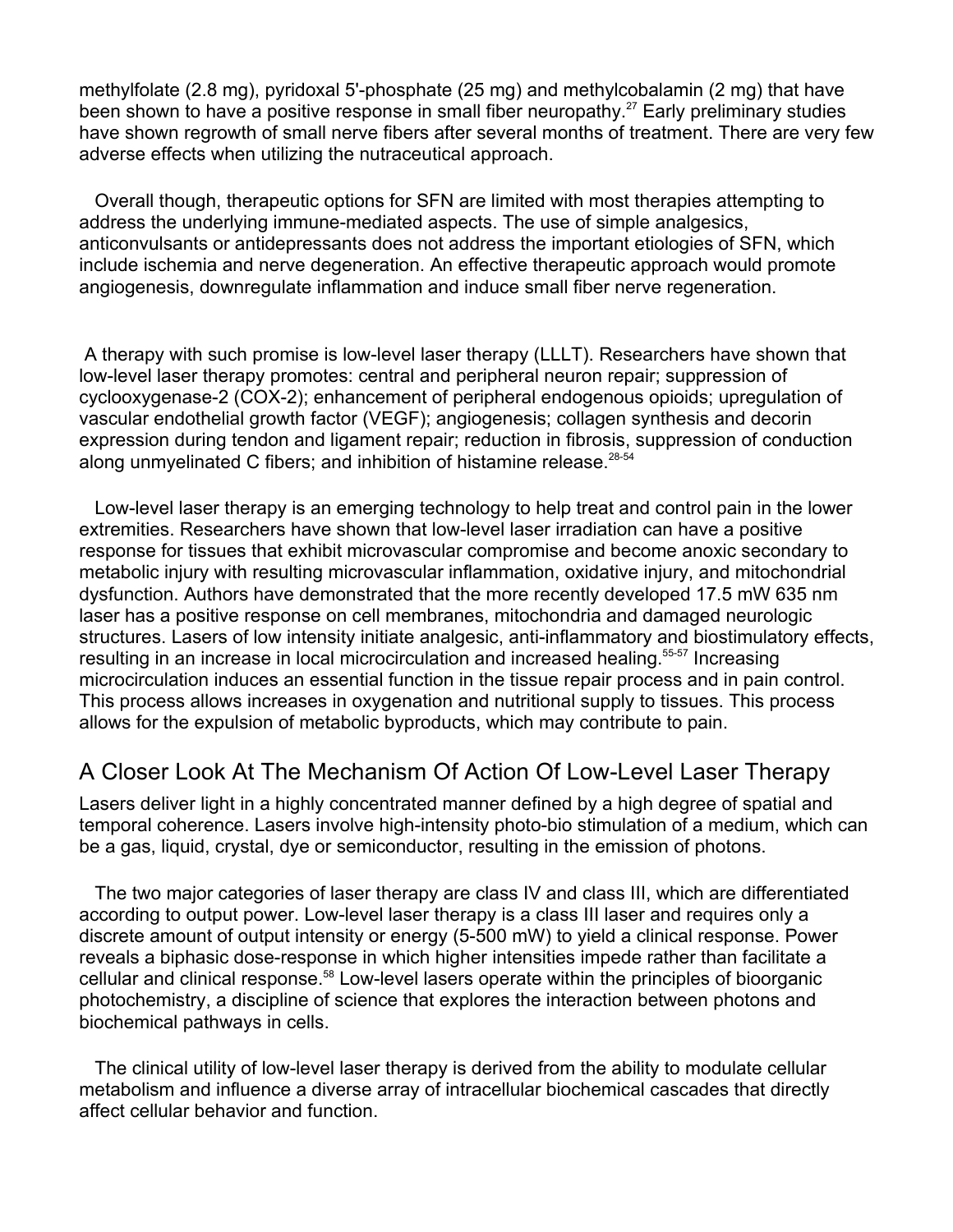The combination of upregulation of ATP and upregulation of reactive oxygen species directly affect secondary reactions that regulate gene expression, protein and growth factor synthesis, cell proliferation, and many other cellular properties. Upregulation of ATP is coupled to the production of reactive oxygen species, which can affect the intracellular redox state. Sensitization of primary afferent nociceptors is aggravated by TNF-α and other pro-inflammatory cytokines.<sup>72</sup> Synthesis of pro-inflammatory cytokines such as TNF- $\alpha$  occurs via the inducible enzyme COX-2, which catalyzes the formation of prostaglandin  $H_2$  from arachidonic acid.<sup>68</sup> Both prostaglandin  $E_2$  (PGE<sub>2</sub>) and prostacyclin promote pain by stimulating the pain-producing mechanism of bradykinin and other autacoids.<sup>71-73</sup>

 Several classes of non-opioid analgesics act as specific inhibitors of COX-2 and prevent eicosanoid formation.74-78 *In vitro* and *in vivo* studies have shown that laser therapy reduces PGE<sub>2</sub>, interleukin-1α and TNF-α by inhibiting COX-2.<sup>55-57</sup> One hypothesis is that laser therapy influences the intracellular redox state by modulating the transcription factor nuclear factor kappa B, which undergoes phosphorylation and ubiquitination, and promotes proteolytic degradation of IKB-a under oxidative stress. A shift in the intracellular redox state may affect the cascade responsible for regulating COX-2 expression, thereby suppressing the synthesis of proinflammatory cytokines.

 Researchers have shown that low-level laser therapy upregulates VEGF, which promotes neovascularization.<sup>54</sup> Enhanced microcirculation may contribute to the stabilization of cell metabolism by increasing cellular nutrient and oxygen concentrations.

# What One Small Study Reveals About LLLT For patients With Small Fiber Neuropathy

Although histological evidence of the effectiveness of low-level laser therapy is rather extensive, clinical evidence with well-defined laser parameters is inconsistent. Therefore, we developed a study to assess the efficacy of low-level laser therapy at 635nm with an output intensity of 17.5 mW to promote small fiber nerve regeneration and reduce the symptoms associated with small fiber neuropathy. Recent reports have validated skin biopsy as an accurate method for quantitative assessment of intraepidermal nerve fiber density.57,79 Accordingly, we obtained skin biopsies before and after treatment with low-level laser therapy in order to document nerve regeneration in regions presenting with skin denervation.

 Eleven patients diagnosed with small fiber neuropathy via epidermal nerve fiber density testing underwent 12 low-level laser therapy treatments (10 minutes per extremity) three times a week for four weeks. Study participants received treatment from a multiple-diode low-level laser scanning device that emits divergent 635-nm laser light from each diode, generating 17.5mW of output intensity the Erchonia® ML Scanner.

 Study authors directed the diodes at the common peroneal nerve at the fibular neck, the posterior tibial nerve at the medial ankle, the deep peroneal nerve at the dorsum of the foot, the superficial peroneal nerve at the anterolateral ankle and the plantar aspect of the foot. The treatment protocol included epidermal nerve fiber density testing before and after laser treatment.

 The biological effect of coherent laser irradiation on cells is termed photobiomodulation. All light is radiation energy that is measured in discrete units called photons and its effect on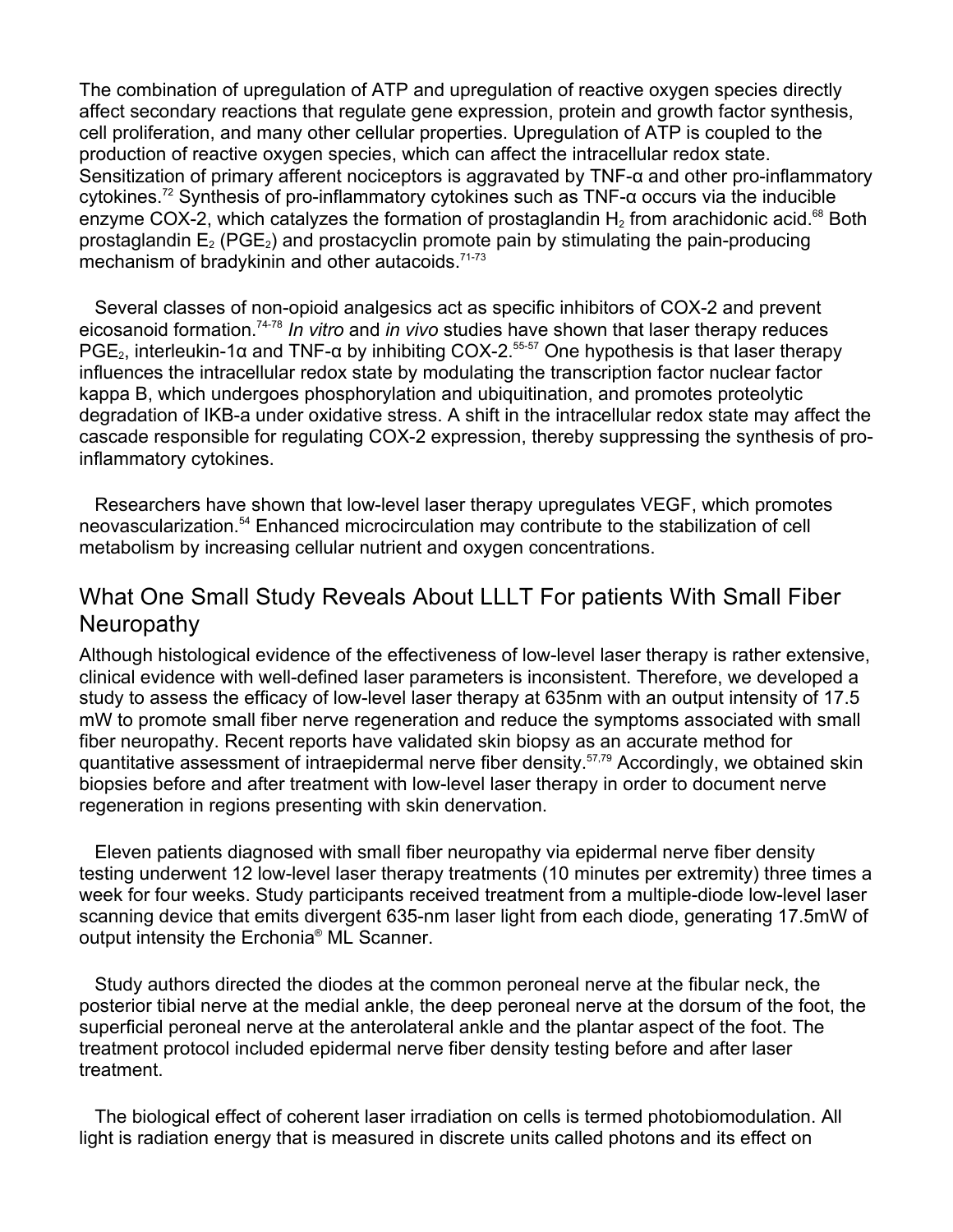cellular components is mediated by biological photo-acceptor molecules that are found in a variety of cellular components throughout the human body.

 Two cellular components in particular that have been identified are cytochrome c oxidase, which is part of the electron transport chain of mitochondria, and porphyrins, which are found in the eukaryotic cell membrane.

 Cytochrome c oxidase is a multi-component membrane protein, which contains a binuclear copper center (Cu<sub>A</sub>) and a heme binuclear center ( $a_3$ -Cu<sub>B</sub>). Cytochrome c oxidase facilitates the transfer of electrons from cytochrome c to oxygen, driving oxidative phosphorylation.<sup>59,60</sup> Researchers believe low-level laser stimulation of cytochrome c oxidase accelerates the transfer rate of electrons and makes more electrons available for the reduction of dioxygen.<sup>61-69</sup> Functional changes in the terminal enzyme increase the membrane potential and proton gradient, changing mitochondrial optical properties and increasing the rate of ADP/ATP exchange.

In addition, we utilized the Total Neuropathy Score-reduced (TNSr) to objectively evaluate each patient's response to laser therapy. The Total Neuropathy Score-reduced is a combination of subjective questions and physical examination results, and gives a score ranging from 0 to 44 with a higher score representing worse neuropathic pain (see "Measuring Patient Response To Laser Therapy With The Total Neuropathy Score-Reduced"). We quantified both the percent increase in epidermal nerve fiber density in the foot and the leg, and the change in the TNSr. In addition, we asked patients to quantify their overall improvement in neuropathic pain as a percent improvement. (See the table "How Patients Were Asked To Quantify Their Improvement In Neuropathic Pain.")

 The average Total Neuropathy Score (TNS) for patients at baseline was 22.83 with a range between 17 to 26. In comparison to baseline, the average post-treatment TNS exhibited a significant decrease of 8.91 points or 40.05 percent with a range between 24.00 and 70.59 percent. (See the table "Comparison of Total Neuropathy Scores Between Baseline And Post-Treatment Assessment.")

 Assessment of epidermal nerve fiber density of the legs showed a change in the average epidermal nerve fiber density of 0.595 points or 33.15 percent between baseline and posttreatment evaluation points (see the table "Comparison Of Baseline And Post-Treatment Epidermal Nerve Fiber Density Of The Legs"). The average change observed between baseline and post-treatment epidermal nerve fiber density testing was not statistically significant. However, seven of the 11 patients demonstrated an increase in epidermal nerve fiber density of the legs from baseline with a range in percent improvement between 2.15 percent and 1578 percent.

 Assessment of epidermal nerve fiber density of the feet showed an average change between baseline and post-treatment evaluation periods of 0.648 points or 56.54 percent. This change was not statistically significant. However, a majority of participants (6 of 11) revealed an improvement in epidermal nerve fiber density of the feet with a range between 32.44 percent and 220 percent. (See the table "Comparison of Baseline And Post-Treatment Epidermal Nerve Fiber Density Scores Of The Feet.")

We have included figures showing actual histological specimens of a 65-year-old study patient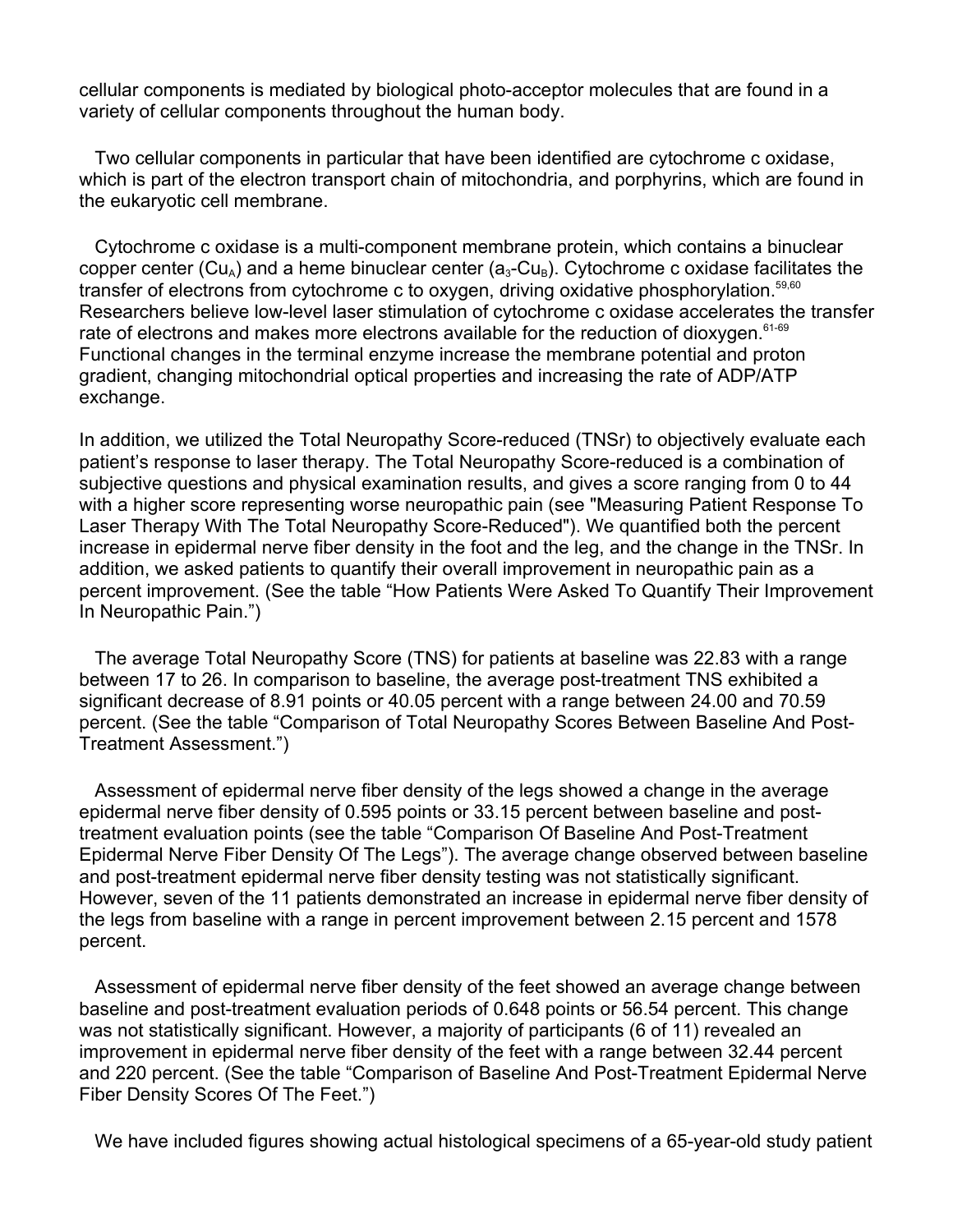before and after laser therapy. As one can see in figures a and c, at the start of the study, the patient has very few small fiber nerves that cross the basement membrane into the epidermis. The epidermal nerve fiber density before laser therapy for this patient was significantly less than the normal range, resulting in a diagnosis of small fiber neuropathy. In figures b and d, after laser therapy, there has been a significant increase in the number of small fibers penetrating into the epidermis and the calculated epidermal nerve fiber density increased to the normal range.

 For each participant in the study, we reported an improvement in the overall perceived pain rating. Study participants exhibited an average improvement in neuropathic pain of 75 percent.

#### In Conclusion

The data acquired from this prospective, non-randomized, non-controlled study demonstrates the potential utility of low-level laser therapy. These data show a clinically meaningful outcome for the treatment of neuropathic pain without an adverse event. However, a placebo-controlled, randomized, double-blind, multi-centered clinical investigation is warranted in order to elucidate the complete efficacy of this therapeutic approach. Furthermore, it would be important to enroll study participants who demonstrate similar baseline epidermal nerve fiber density of the legs and feet in order to appropriately quantify any improvement produced by low-level laser therapy.

Perhaps the variance in baseline epidermal nerve fiber density of the legs and feet we observed in study participants contributed to the failure to achieve statistically significant post-treatment improvements. Another possibility is that for some participants, we may have prematurely acquired the post-treatment biopsy to assess epidermal nerve fiber density of the legs and feet. We obtained all the post-laser biopsies immediately after the final laser treatment. In retrospect, waiting six to eight weeks after treatment may be preferable as the effects of the laser may not be immediate. It is our belief that waiting several weeks after the final laser application would allow the acute effects of the laser to transpire and promote an observable improvement in epidermal nerve fiber density.

 Treatments for small fiber neuropathy have been pharmaceutical in nature and have produced varying success rates. Low-level laser therapy is a non-invasive, low-risk treatment that we have shown to be effective in increasing the density of small fiber nerves in the epidermis in some patients. When one assesses the results collectively, these data demonstrate improvements at the micro- and macroscopic levels as a majority of participants exhibited improvements in epidermal nerve fiber density of the feet and legs along with each patient revealing improvements in the Total Neuropathy Score along with perceived pain.

 This multidimensional study attempted to assess neuropathic pain from multiple perspectives in order to successfully quantify and qualify the utility of low-level laser therapy. Given that we observed improvements across all study outcome measures, continuous investigation of this application is necessary.

 There is clearly a great need for quality research to evaluate the effects of low-level laser therapy on patients with small fiber neuropathy. The limitations of this study include a small patient population and the lack of a control group. Ideally, we would like to initiate a large cohort, double-blind, randomized control trial with a sham laser and a rigid protocol of how many laser treatments each patient receives and a more clearly defined schedule for the timing of the